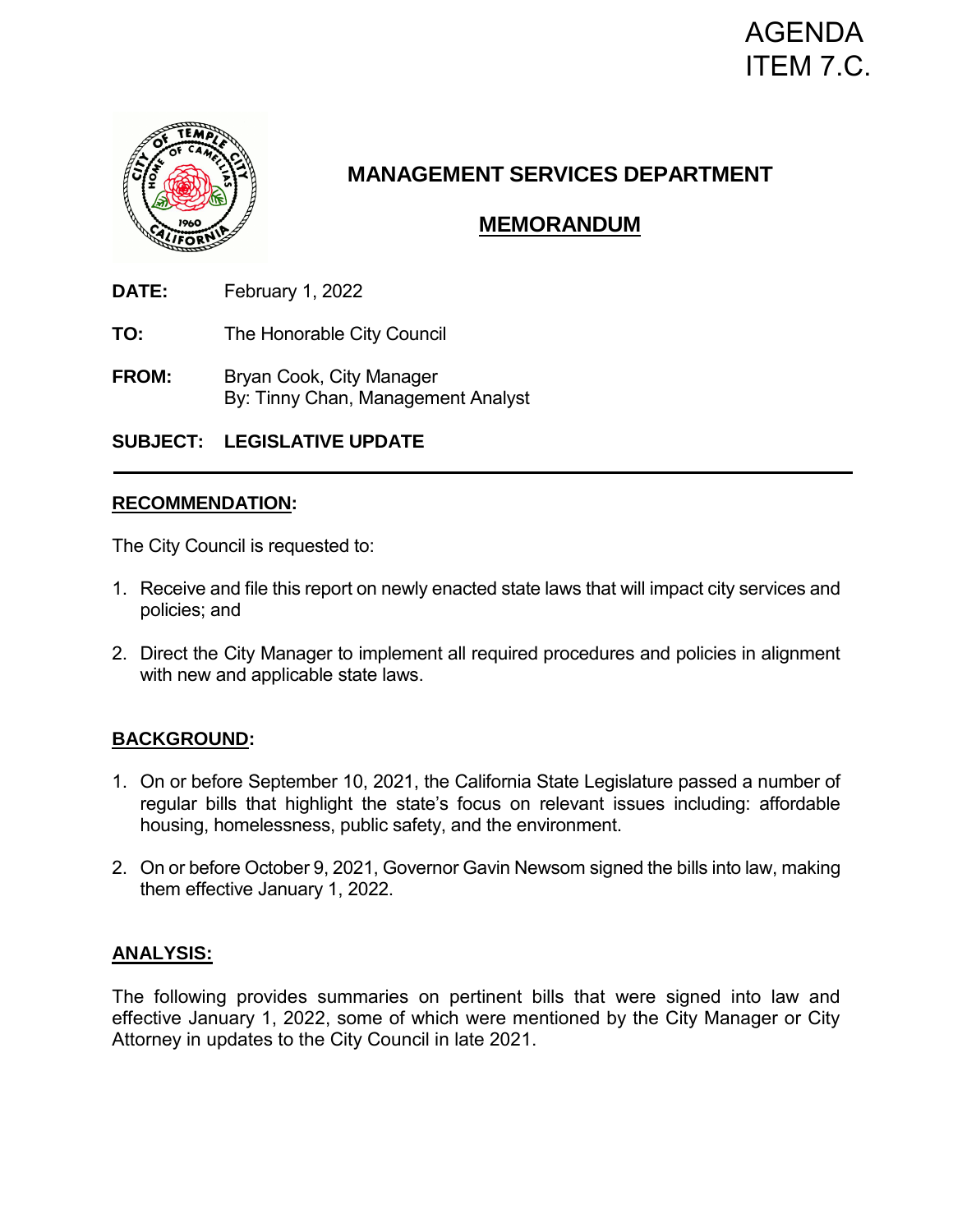City Council February 1, 2022 Page 2 of 10

#### **BUDGET TRAILER BILLS WITH IMPACT TO CITIES**

#### **AB 140 | Housing**

- Requires the Treasurer, in consultation with other specified state agencies, to develop a framework for the California Dream For All Program, the goals of which would include, but would not be limited to, making home ownership more affordable.
- Expands on the Homeless Housing, Assistance and Prevention (HHAP) Grant Program created through trailer bill AB 101 in fiscal year 2019-20. The bill specifically provides \$2 billion in funds available to cities, counties and continuums of care.
- Includes statutory changes to facilitate the additional round of Project Homekey funds included in the final 2021-22 Budget. Establishes a statutory exemption from the California Environmental Quality Act (CEQA) for activities funded by round two of Project Homekey.
- Creates the Encampment Resolution Funding Program, a competitive grant program for cities and counties. Priority will be given to encampments of over 50 individuals.
- Outlines the framework for the \$40 million in one-time funding for the Family Homeless Challenge Grants and Technical Assistance Program. The program is created to fund city, county and continuums of care efforts to accelerate, expand and develop solutions that target ending family homelessness.

What this means for Temple City: Details regarding specific allocations to Los Angeles County and the City of Temple City are still forthcoming.

#### **AB 149 | Transportation**

- Continues several types of temporary statutory relief for transit agencies impacted by the COVID-19 pandemic. The bill will also build on statutory relief provided in the 2020-21 Budget to provide additional flexibility to transit agencies as they recover from the COVID-19 pandemic.
- Authorizes the California Department of Transportation to offer a \$250 stipend to individuals, organizations, agencies, or businesses that complete a scheduled litter cleanup or abatement project as part of the Adopt a Highway program.
- Establishes the Clean California Program, which includes a local grant program to allocate grants (awards up to \$5 million) to local and public agencies, among other entities, to beautify and clean up local streets and roads, tribal lands, parks, pathways, transit centers, and other public spaces.
- Makes changes related to local streets and roads maintenance for cities and counties related annual minimum expenditure requirements.
- Establishes a pilot program to evaluate use of optional mobile or digital alternatives to drivers licenses and identification cards.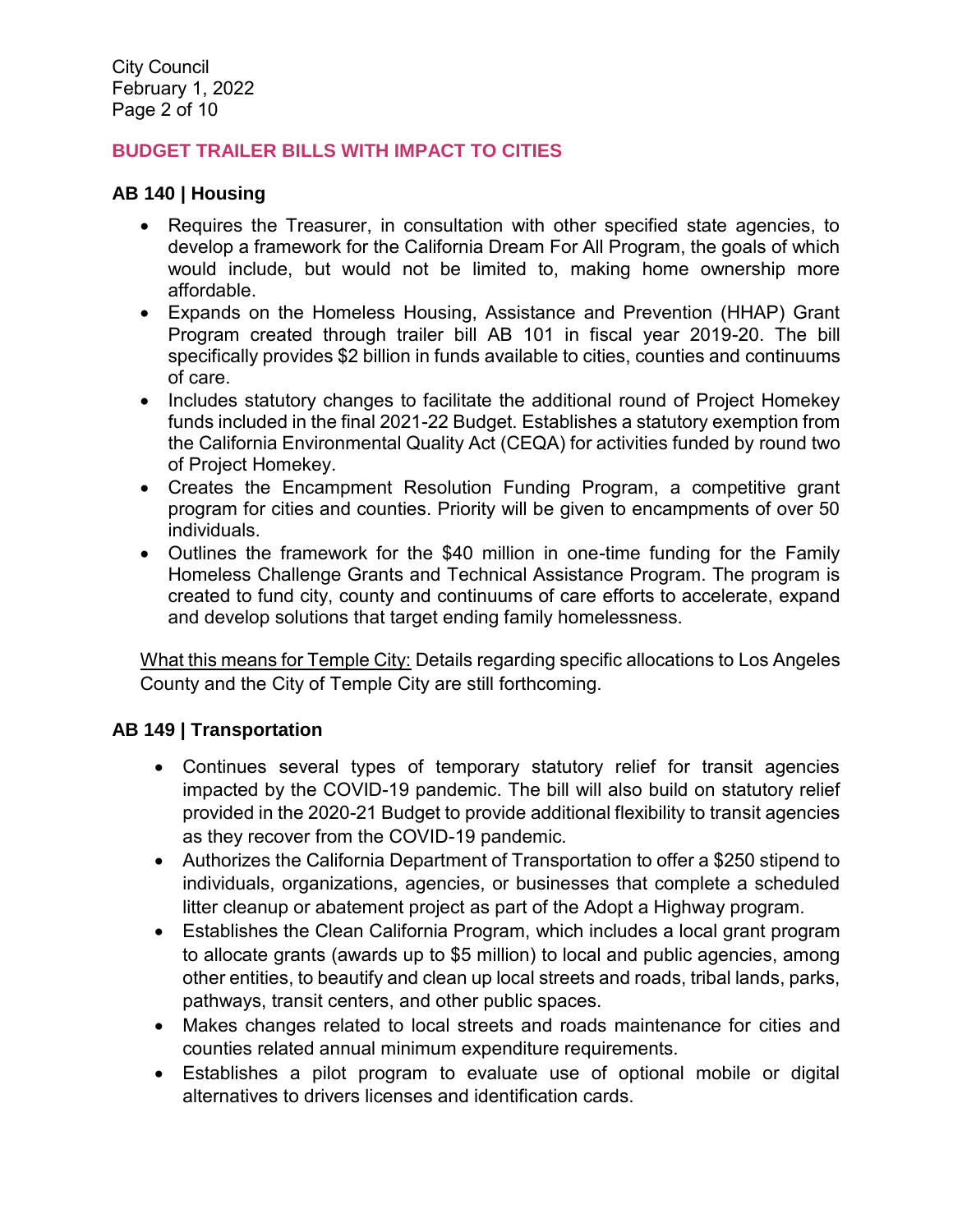What this means for Temple City: The City can explore applying for the Clean California local grant program and make note of change in "maintenance of effort" requirements for road funding in the City's favor, due to COVID-19.

### **ENVIRONMENTAL**

### **AB 819 (Levine) | California Environmental Quality Act: notices and documents**

 Would require certain posting, filing and notice requirements under the California Environmental Quality Act (CEQA) to be satisfied through electronic means to increase public access and involvement.

What this means for Temple City: Would require the City's planning department to post CEQA notices and review documents to the City's website. This may also affect public works projects.

### **AB 1124 (Friedman) | Solar Energy Systems**

- This bill revises the definition of "solar energy system" to include all structural design features, whether mounted on the ground or on a roof.
- The bill would include any structural design feature by eliminating the provision that it be a feature of a building. The bill would specify certain structural design features to be included in the definition, including solar racking, solar mounting, and elevated solar support structures, as specified, regardless of whether the feature is on the ground or on a building.
- Existing law prescribes and limits permit fees that a city or county may charge for a residential and commercial solar energy system and establishes definitions for this purpose.

What this means for Temple City: This bill could have an impact on the way that the City can exert control over solar projects.

### **SB 619 (Laird) | Organic Waste**

• Includes provisions to reduce penalties for cities taking an optional pathway to permanent compliance with organics recycling requirements.

What this means for Temple City: The City will likely not be impacted by this bill, but should be aware of it as organics recycling will be discussed regularly this year.

### **SB 273 (Hertzberg) | Water Quality**

 Authorizes municipal wastewater treatment agencies to acquire, construct, and operate facilities to manage stormwater and dry weather runoff.

What this means for Temple City: No anticipated impacts to the City.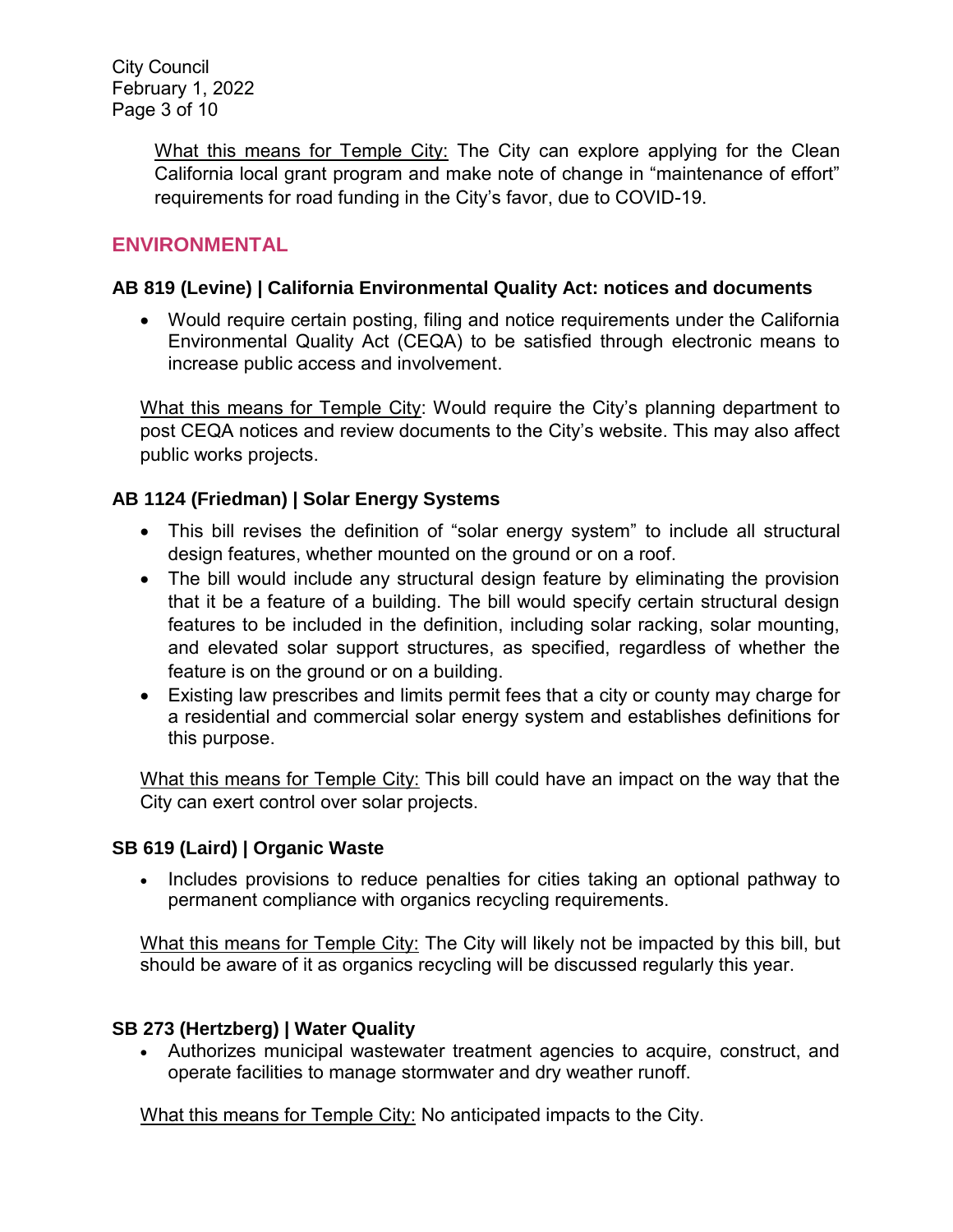#### **GENERAL MUNICIPAL GOVERNMENT**

#### **AB 319 (Valladares) | Political Reform Act of 1974: contributions**

• Prohibits a foreign government from making a contribution or expenditure in connection with a ballot measure. The prohibition includes contributions and expenditures in connection with an election of a candidate to state or local office.

What this means for Temple City: No foreseeable impacts to Temple City.

#### **SB 503 (Becker) | Voting: ballots and signature verification**

- Adds additional parameters for county elections officials when comparing a voter's signature with the signature in the voter's registration record for signatures on the VBM identification envelope, signature verification statement, unsigned ballot statement, or provisional ballot envelope.
- Provides that, when comparing signatures, the signature is rejected only if two additional elections officials each find beyond a reasonable doubt that the signature differs in multiple, significant, and obvious respects from all signatures in the voter's registration record.

What this means for Temple City: May increase election official's duties related to vote-by-mail ballots. Temple City may claim reimbursement for additional costs associated to this bill.

### **LABOR AND EMPLOYMENT**

#### **SB 331 (Leyva) | Settlement and nondisparagement agreements**

- Prohibits the use of non-disclosure agreements (NDAs) to settle employment and housing-related legal claims involving unlawful harassment, discrimination, or related retaliation of any kind, with limited exceptions when requested by the complainant.
- Prohibits the inclusion, in an employment severance agreement, of terms that prohibit the separated employee from discussing unlawful conduct at their former workplace, unless the separated employee agrees to those terms under specified conditions designed to safeguard the separated employee's rights.

What this means for Temple City: Nothing, though it may have unanticipated implications.

#### **SB 278 (Leyva) | Public Employees' Retirement System: disallowed compensation**

• Provides that, when a retiree's California Public Employees' Retirement System (CalPERS) pension is reduced post-retirement, due to the inclusion of compensation agreed to under a collective bargaining agreement that is later determined to be non-pensionable, the public employer must cover the difference between the pension as originally calculated and as reduced by CalPERS.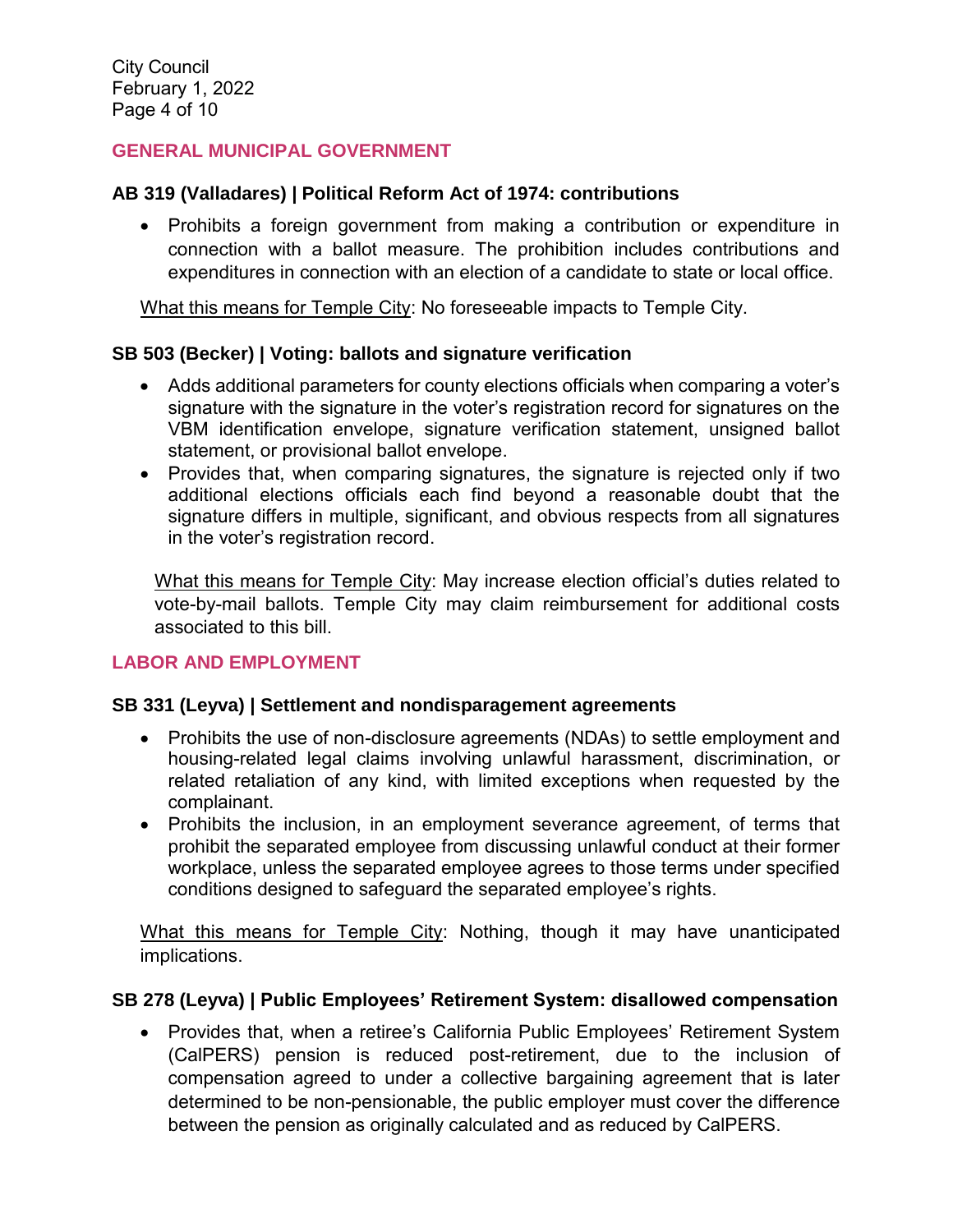What this means for Temple City: The City should review all its collective bargaining agreements covering CalPERS' members and evaluate each item of compensation that is reported to CalPERS to ensure that the item is indeed reportable under applicable statutes, regulations, and administrative guidance. If not, the agency should act to correct the language or the practice that makes it non-reportable. This will not resolve existing liability for overpayments in case of a CalPERS' audit, but it may reduce the potential liability for future retirees. These changes would also be subject to meet and confer requirements.

### **LAND USE AND HOUSING**

### **AB 491 (Ward) | Housing: affordable and market rate units.**

- Requires that low-income occupants of a mixed income development have the same access to common entrances and to common areas and amenities as the occupants of market rate housing units.
- Prohibits a mixed-income multifamily structure from isolating the affordable housing units within that structure to a specific floor or an area on a specific floor.

What this means for Temple City: City staff will need to take note of this new measure when reviewing plans for mixed-income developments.

### **AB 571 (Mayes) | Planning and zoning: density bonuses: affordable housing**

• Prohibits local governments from imposing affordable housing impact fees, including inclusionary zoning fees and in-lieu fees, on a housing development's affordable units in a density bonus project.

What this means for Temple City: The city does not presently have an inclusionary housing ordinance. However, it is an implementation measure of the draft Housing Element. If the City Council adopts such a fee, this will be included in the ordinance.

### **AB 215 (Chiu) | Planning and Zoning Law: housing element: violations**

- Clarifies and revises existing law provisions requiring HCD to review each jurisdiction's draft housing element and any subsequent amendments. Specifically—
	- $\circ$  Requires HCD to report findings to a jurisdiction within 90 days of reviewing the first draft of a housing element (rather than 60 days), or within 60 days for each revision or subsequent draft amendment (rather than 90 days).
	- $\circ$  Requires the city or county to make the first draft revision of a housing element available for public comment for at least 30 days; if comments are received, the city or county must take at least 10 days beyond the 30-day comment period to consider and incorporate public comment.
	- o Requires HCD, for any subsequent draft revision, to post the draft on its website and to email it to individuals upon request, as specified.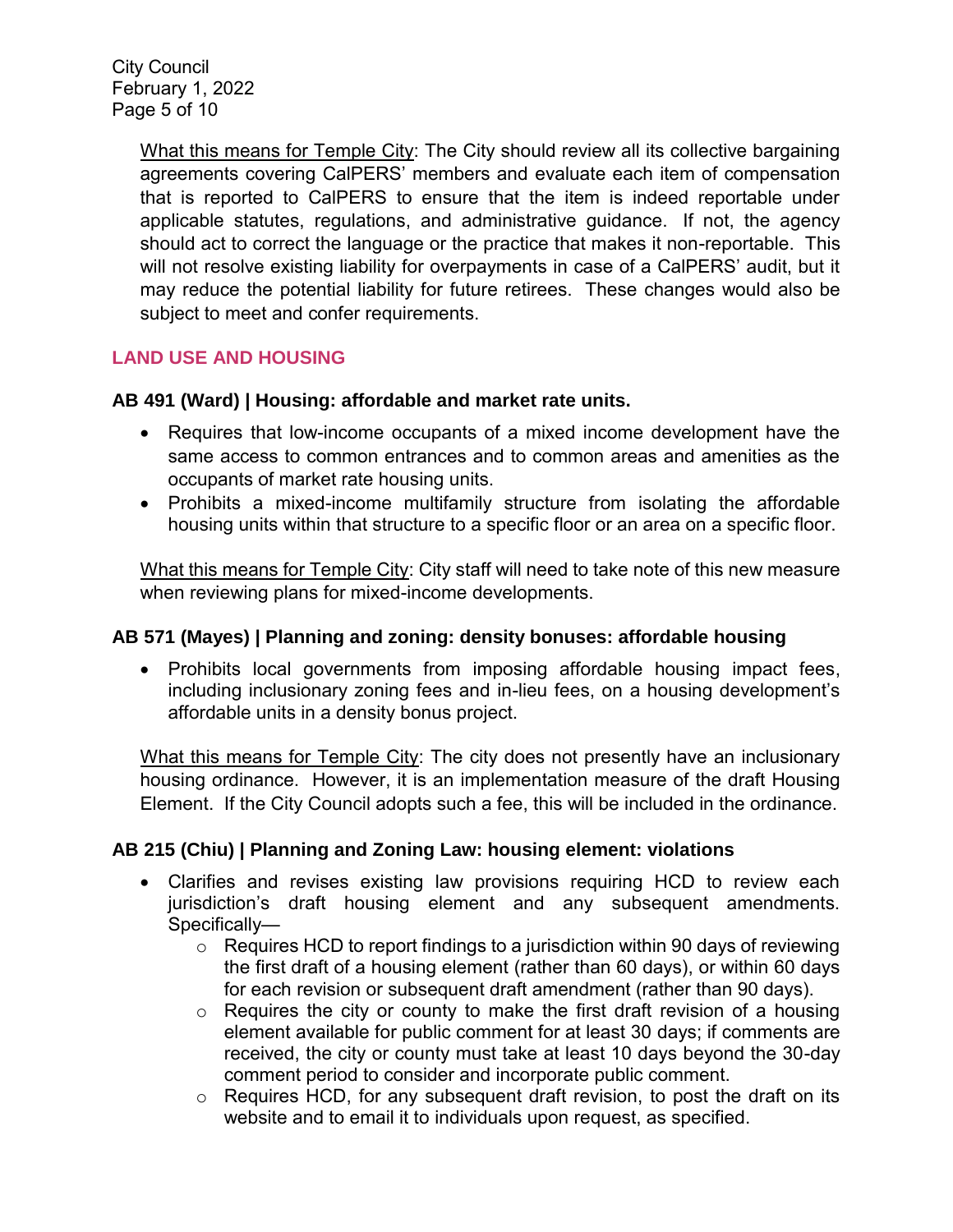City Council February 1, 2022 Page 6 of 10

> Gives a 3-year statute of limitations for HCD to bring actions related to the housing element and compliance, and allows HCD to contract with private legal firms if the Attorney General's office declines to represent HCD in an enforcement action.

> What this means for Temple City: The City will need to make note of first draft noticing requirements for future Housing Element updates.

### **AB 1174 (Grayson) | Planning and zoning: development application modifications**

- Addresses a loophole in SB 35 (Weiner), which was passed in 2017 and allows for ministerial approval of housing developments that meet various state and local requirements, including a share of affordable housing.
- Amends the existing streamlined, ministerial approval process for housing development in jurisdictions that have not yet made enough progress towards their allocation of their regional housing needs

What this means for Temple City: City planners will need to examine this law carefully to ensure the City complies. City approvals for projects must remain valid for three years provided construction activity on the development has begun pursuant to obtaining a permit from the City.

### **AB 1304 (Santiago) | Affirmatively further fair housing: housing element: land inventory**

- Strengthens and clarifies the manner in which local governments must affirmatively further fair housing in their housing elements.
- Requires a housing element's inventory of sites that are suitable for housing development to include an analysis of the relationship of the sites to the jurisdiction's AFFH duty, and whether the inventory affirmatively furthers fair housing.
- Specifies that a housing element must include a statement of the community's goals, quantified objectives, and policies relative to AFFH.
- Specifies that a housing element's program of action must identify sites as needed to meet the AFFH requirement.
- Specifies that a housing element's assessment of fair housing in the jurisdiction must include trends both within the jurisdiction and of the jurisdiction compared to the region. Specifies that the assessment of factors contributing to fair housing issues must include the local and regional historical origins as well as current policies and practices.

What this means for Temple City: The City will need to make note of these new requirements for future Housing Element updates.

### **SB 478 (Wiener) | Planning and Zoning Law: housing development projects**

• Prohibits a local government from imposing certain floor area ratio (FAR) standards on housing projects of 3-10 units. Specifically, cities may not—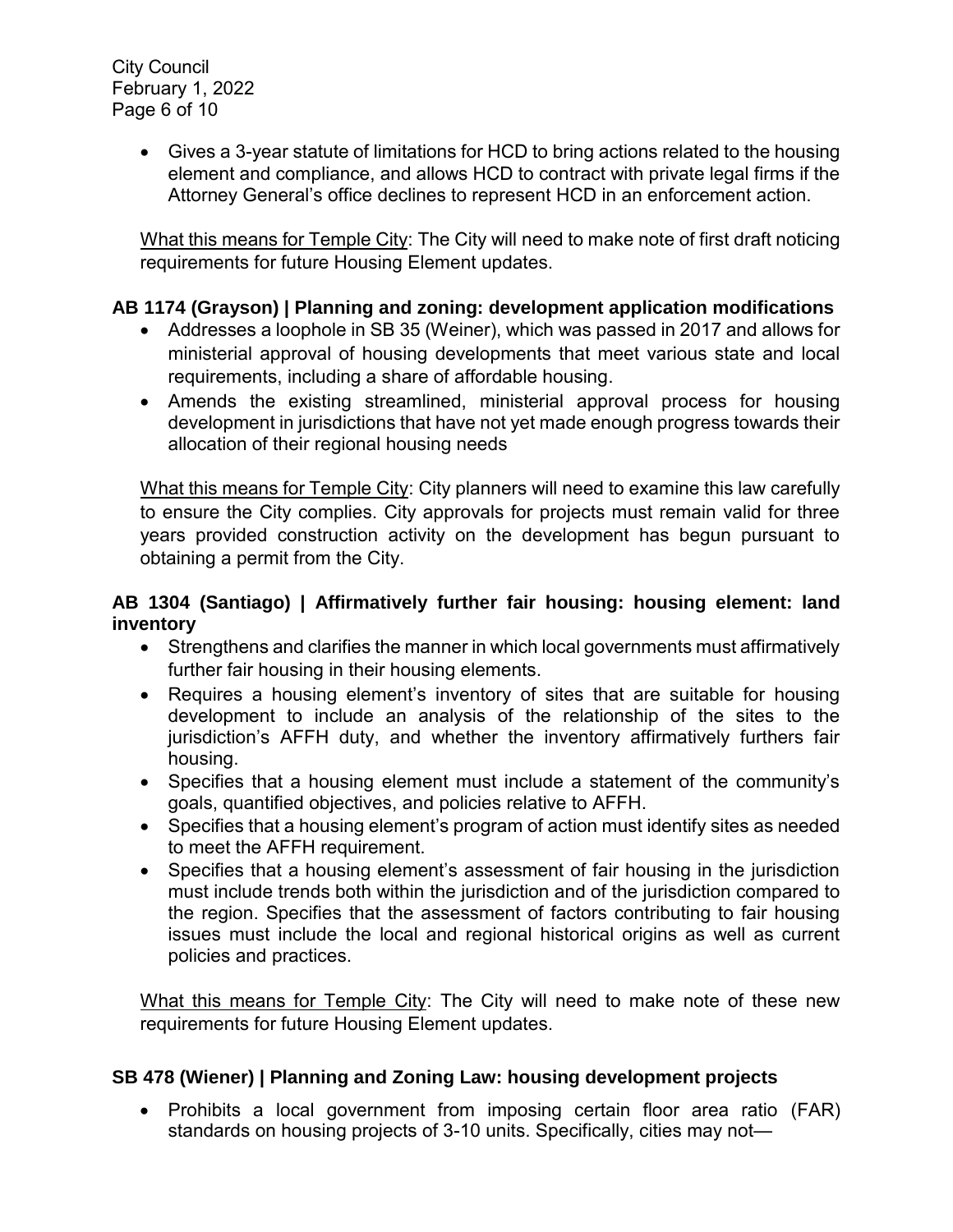- $\circ$  For a housing development project consisting of three to seven units, impose a FAR standard that is less than 1.0.
- $\circ$  For a housing development project consisting of eight to 10 units, impose a FAR standard that is less than 1.25.
- $\circ$  Deny a housing development project located on an existing legal parcel solely on the basis that the lot area of the proposed lot does not meet the local agency's requirements for minimum lot size.

What this means for Temple City: The City does not have a FAR requirement for the R-3 zone. The City will need to amend the R-2 zone to note these revised FAR regulations.

### **AB 838 (Friedman) | State Housing Law: enforcement response to complaints**

- Beginning in July 2022, requires local governments to respond to lead hazard and substandard building complaints from tenants and specified other parties by inspecting the building; and to provide free copies of inspection reports and citations to the requestor and others who may be impacted.
- Requires the city to advise the owner or operator of every action required to remedy the violation and to schedule a reinspection to verify correction of the violation.

What this means for Temple City: Expands duties of City staff as further building inspections will need to be conducted by the City.

### **AB 602 (Grayson) | Development fees: impact fee nexus study.**

• Requires a city, county, or special district to conduct and adopt a nexus study prior to the adoption of an impact fee, and follow certain standards and practices

What this means for Temple City: City staff will need to take extra steps to adopt a nexus study prior to adopting an impact fee.

### **PUBLIC SAFETY AND CRIME**

#### **SB 311 (Leyva) | Compassionate Access to Medical Cannabis Act.**

 Requires a health care facility to permit a terminally ill patient, defined as a prognosis of one year or less to live, to use medical cannabis within the health care facility.

What this means for Temple City: Important for the City to take note of as health facilities covered by this bill in Temple City's jurisdiction may not violate City's municipal codes.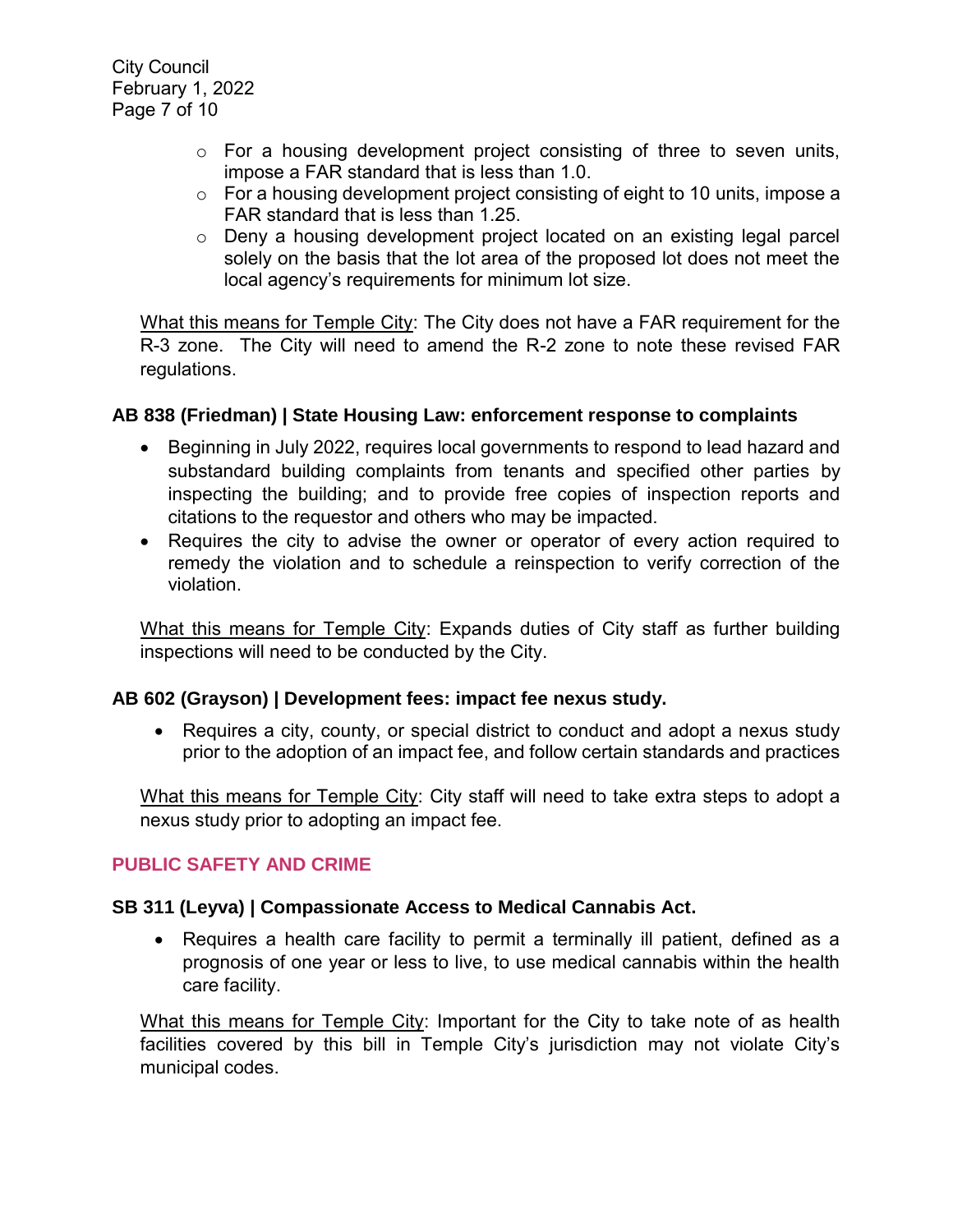City Council February 1, 2022 Page 8 of 10

### **AB 331 (Jones-Sawyer) | Organized theft.**

- Reenacts provisions of law through 2025, that criminalizes organized retail theft and provisions of law that requires California Highway Patrol to convene a regional task force on property crimes.
- This is a reaction to the decrease in bail and the re-categorization of some thefts as misdemeanors, followed by the media coverage of the "smash-and-grab" rings. "Organized" theft rings are now subject to felony prosecution and cash bail, while individual thefts remain covered by regular theft laws.

#### What this means for Temple City: No impact.

#### **AB 358 (Flora) | Electrified fences: permitted use.**

- Authorizes property owners to install and operate electrified security fences on their property, whether combined with an alarm system or not, on property that is commercial, manufacturing, or industrial property, as well as property zoned under another designation, but legally authorized for commercial, manufacturing, or industrial use.
- Increases the permissible height of an electrified security fence from a maximum of ten feet to the greater of 10 feet or two feet higher than the accompanying perimeter fence. Lowers the permissible height of the perimeter fence accompanying an electrified security fence from a minimum of six feet to a minimum of five feet.

What this means for Temple City: The City will need to examine its codes to specify requirements for electrical fencing as currently, electrical fences are prohibited by City Ordinance 19-1036.

#### **SB 60 (Glazer) | Residential short-term rental ordinances: health or safety infractions**

 Raises the maximum fines for violation of an ordinance relating to a residential short-term rental, as defined, that is an infraction and poses a threat to health or safety, to \$1,500 for a first violation, \$3,000 for a 2nd violation of the same ordinance within one year, and \$5,000 for each additional violation of the same ordinance within one year of the first violation. The bill would make these violations subject to the process for granting a hardship waiver.

What this means for Temple City: The City will need to review its ordinances pertaining to short-term rentals and consider increasing fines.

### **PUBLIC WORKS**

### **AB 537 (Quirk) | Communications: broadband facilities**

 Updates existing law establishing a timeline and process through which wireless telecommunication siting facility permits will be deemed approved.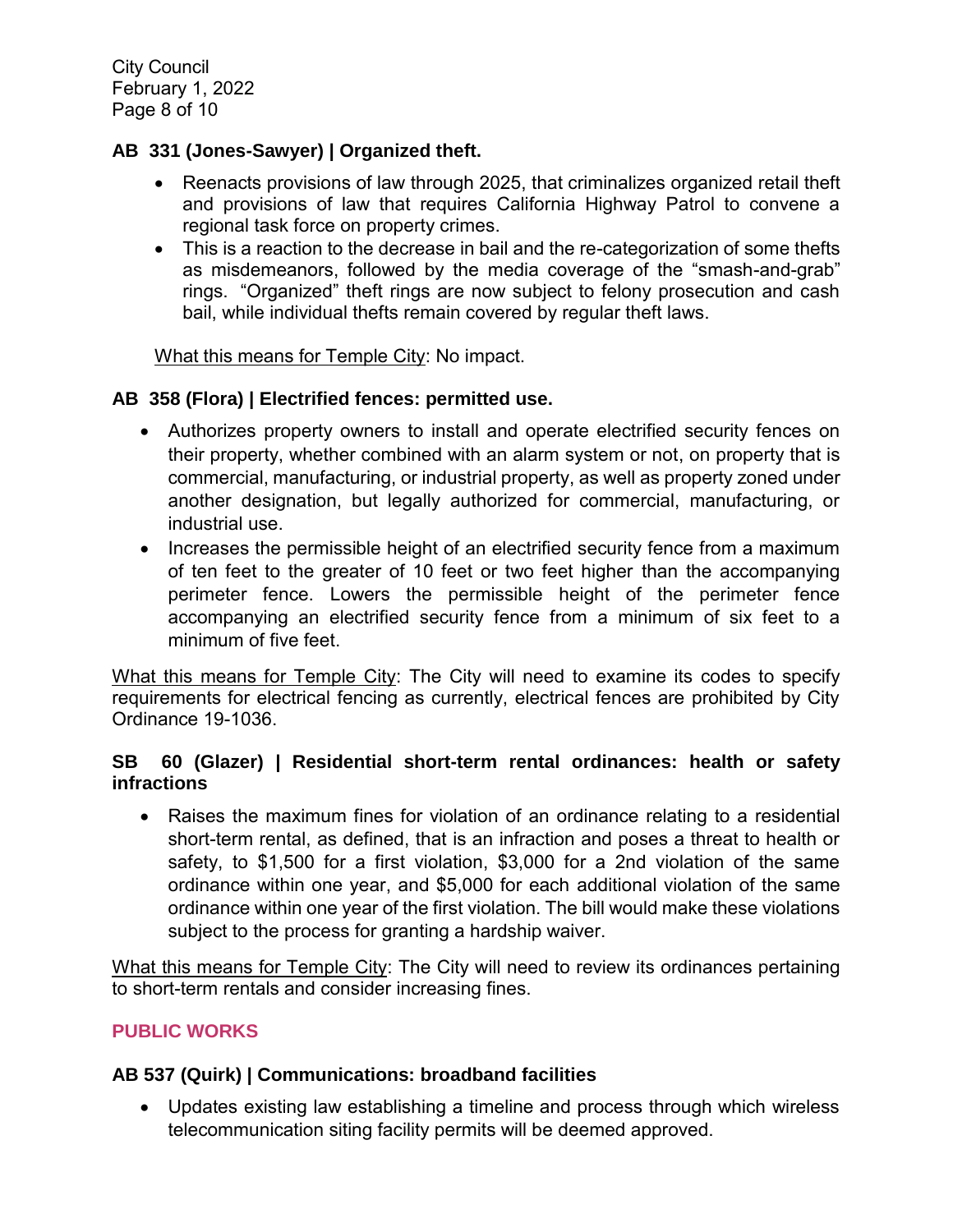City Council February 1, 2022 Page 9 of 10

> Starts the time period for city review and approval of siting or collocation of wireless facilities when the applicant makes its first "required" submission or first "required" step in the city's process.

What this means for Temple City: The City should review its processes.

#### **SB 378 (Gonzalez) | Local government: broadband infrastructure**

- Requires a local agency to allow, except as provided, microtrenching for the installation of underground fiber if the installation in the microtrench is limited to fiber. The bill would also require, to the extent necessary, a local agency with jurisdiction to approve excavations to adopt or amend existing policies, ordinances, codes, or construction rules to allow for microtrenching. Microtrenching is a process whereby specialized machinery cuts a narrow slice out of the roadway at a depth of approximately 1-2 feet. Conduit containing fiber optic cables is laid in the small trench created, and then material is backfilled over and the trench is sealed. Microtrenching requires significantly less excavation and can be performed more quickly than open trenching, saving costs for installers.
- Authorizes a local agency to impose a fee for its reasonable costs on an application for a permit to install fiber, as provided. By imposing new duties on local agencies with regard to the installation of fiber, the bill would impose a state-mandated local program.

What this means for Temple City: The City may need to adopt or amend policies, ordinances, codes, or construction rules to allow for microtrenching.

### **AB 773 (Nazarian) | Street closures ad designations**

• Allow a local authority to implement a slow streets program by adopting an ordinance that provides for the closing of streets to vehicular traffic or limiting access and speed on a street using roadway design features, including, but not limited to, islands, curbs, or traffic barriers.

What this means for Temple City: The City can explore establishing a slow streets program to repurposes streets to provide safe recreational spaces where people can run, walk and bike safely.

#### **CITY STRATEGIC GOALS:**

Actions contained in this report align with the strategic goals of Economic Development, Sustainable Infrastructure and Good Governance.

#### **FISCAL IMPACT:**

There is no fiscal impact associated with the requested Council action.